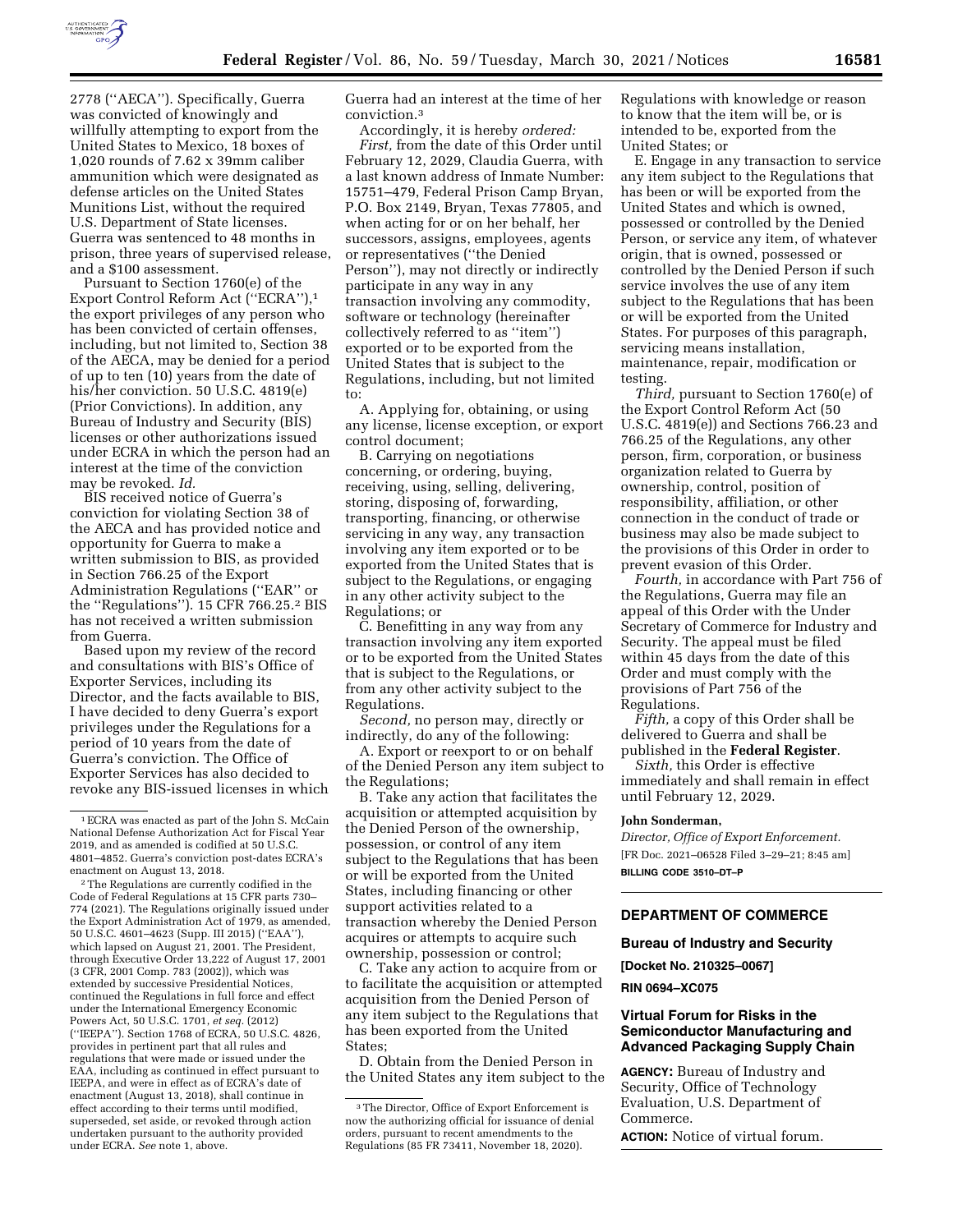**SUMMARY:** On February 24, 2021, President Biden issued the Executive Order on ''America's Supply Chains,'' which directs several Federal agency actions to secure and strengthen America's supply chains. One of these directions is for the Secretary of Commerce to submit, within 100 days, a report to the President identifying risks in the semiconductor manufacturing and advanced packaging supply chains, and proposing policy recommendations to address these risks. Additionally, the National Defense Authorization Act of 2021 includes a title for ''Creating Helpful Incentives to Produce Semiconductors for America'' that mandates several Federal actions in securing the semiconductor-related supply chain. On March 15, 2021, the Bureau of Industry and Security (BIS) published a notice of request for public comments, *Risks in the Semiconductor Manufacturing and Advanced Packaging Supply Chain* (March 15 notice). The March 15 notice requests written comments and information from the public to assist the Department of Commerce in preparing the report required by the Executive Order with written comments due by April 5, 2021. BIS is publishing today's notice to announce a virtual forum that will occur on April 8, 2021, that will allow participants to orally address the policy objectives listed in the Executive Order as they affect the U.S. semiconductor manufacturing and advanced packaging supply chains, including but not limited to the elements included in the March 15 notice. Today's notice sets forth the procedures for public participation in the virtual forum.

#### **DATES:**

*Virtual forum:* The virtual forum will be held on April 8, 2021. The virtual forum will begin at 2:00 p.m. Eastern Daylight Time (EDT) and conclude at 5:00 p.m. EDT.

*Registration for the virtual forum:*  Requests to register for the virtual forum, including requests to make a presentation, must be submitted by 5:00 p.m. EDT on April 1, 2021. See the **ADDRESSES** section of this notice. Registration for the virtual forum will open on March 26, 2021.

*Confirmation of registration and/or speaking slot:* The Department will contact each person that has been confirmed to provide oral comments in the virtual forum by email no later than 12:00 p.m. EDT on April 5, 2021. **ADDRESSES:** BIS has created a web page on the BIS website for the virtual forum. This web page will be used by the public to register for the virtual forum, including submitting requests to speak

at the virtual forum. The landing page for the virtual forum will be accessed through this web page on *[https://](https://www.bis.doc.gov/semiconductorforum) [www.bis.doc.gov/semiconductorforum](https://www.bis.doc.gov/semiconductorforum)* .

Click on the link for 'Register for the Virtual Forum' on this web page to register for the virtual forum. People interested in providing oral comments during the virtual forum should make this request when registering for the virtual forum, including submitting a brief overview of their remarks.

After registration is completed by the Department, this web page will include the agenda and the list of the scheduled speakers for the virtual forum. Once a person's registration has been accepted by BIS, the person will receive an email notification from BIS with information needed to access the virtual forum. Registrants that requested to provide oral comments at the virtual forum will be notified by email if their request has been accepted and will be provided the allotted amount of time for their speaking at the virtual forum. People not selected to make a presentation may provide written comments and submit those in response to the March 15 notice by the comment deadline of April 5, 2021. See the March 15 notice for instructions on submitting written comments. Participants should be prepared to attend the forum in its entirety as allotted speaker time slots are subject to change and the program will continue if a speaker is not available when called to speak. Within 7 business days after the virtual forum is completed, BIS will add a link to a recording of the virtual forum and a written transcript to make the recording physically accessible to people with disabilities.

**FOR FURTHER INFORMATION CONTACT:**  Erika Maynard, Defense Industrial Base Division, Office of Technology Evaluation, Bureau of Industry and Security, at 202–482–5572 or *[Semiconductorstudy@bis.doc.gov](mailto:Semiconductorstudy@bis.doc.gov)* . **SUPPLEMENTARY INFORMATION:** 

# **Background**

On February 24, 2021, President Biden issued Executive Order 14017, ''America's Supply Chains'' (86 FR 11849) (E.O. 14017). E.O. 14017 focuses on the need for resilient, diverse, and secure supply chains to ensure U.S. economic prosperity and national security. Such supply chains are needed to address conditions that can reduce U.S.' critical manufacturing capacity, as well as the availability and integrity of critical goods, products, and services. In relevant part, E.O. 14017 directs that within 100 days, the Secretary of Commerce (Secretary) shall submit a

report to the President, through the Assistant to the President for National Security Affairs (APNSA) and the Assistant to the President for Economic Policy (APEP), identifying the risks in the semiconductor manufacturing and advanced packaging supply chains, and proposing policy recommendations to address these risks.

Additionally, Title XCIX of the National Defense Authorization Act of 2021 (FY21 NDAA), ''Creating Helpful Incentives to Produce Semiconductors for America,'' mandates several Federal actions to secure the security of the semiconductor-related supply chain. Section 9904 of the FY21 NDAA (''Department of Commerce Study on Status of Microelectronics Technologies in the United States'') requires the Secretary to assess the capabilities of the U.S. microelectronics industrial base to support the national defense, in light of the global nature and interdependence of the supply chain with respect to manufacture, design, and end use. The Secretary must submit a report to Congress that includes a list of critical technology areas impacted by potential disruptions in the production of microelectronics and an assessment of gaps and vulnerabilities in the microelectronics supply chain.

On March 15, 2021, BIS published a notice of request for public comments, *Risks in the Semiconductor Manufacturing and Advanced Packaging Supply Chain* (86 FR 14308) (the March 15 notice). The March 15 notice requests comments and information from the public to assist the Department of Commerce (Department) in preparing the report required by E.O. 14017. In developing this report, the Secretary will consult with the heads of appropriate agencies and will be advised by all relevant bureaus and components of the Department including, but not limited to, BIS and the International Trade Administration. After that report is completed, the Department will assess whether additional information will be needed to conduct the assessment required by Section 9904 of the FY21 NDAA.

BIS is publishing today's notice to announce a virtual forum that will occur on April 8, 2021 that will allow commenters to address the policy objectives listed in E.O. 14017 as they affect the U.S. semiconductor manufacturing and advanced packaging supply chains including, but not limited to, the elements included in the March 15 notice. This notice sets forth the procedures for public participation in the virtual forum.